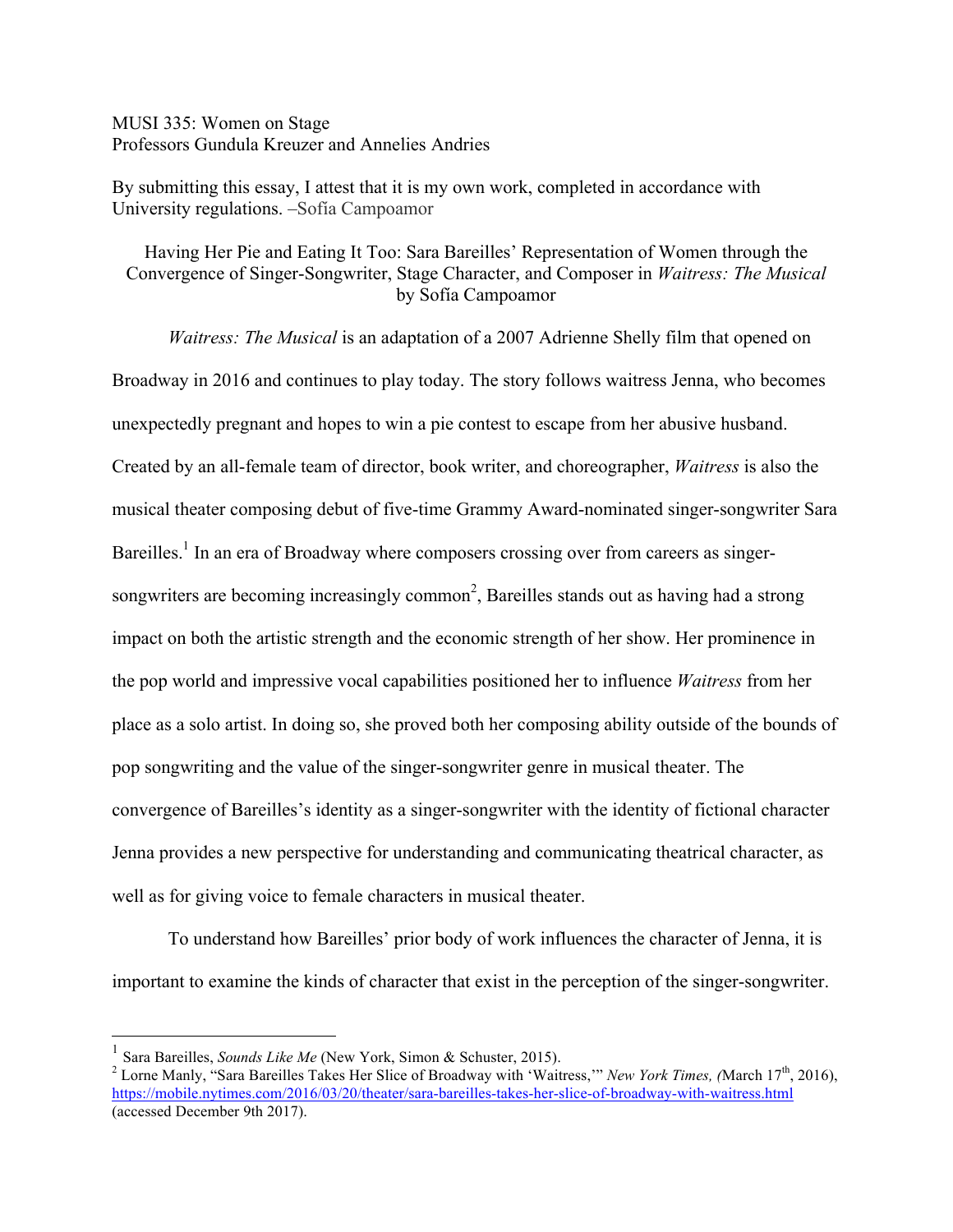Sarah Suhadolnik consolidates the work of Allen F. Moore into three layers for understanding the identity of the singer-songwriter. First is "performer," or biographical person with a musical background and interests, as well as a day-to-day personality.<sup>3</sup> Suhadolnik contrasts this layer with the "song character," a person whose perspective the songwriter assumes when singing first-person in their songs.<sup>4</sup> Suhadolnik explains that Moore's concept of the "artistic persona" is the blended combination of performer and song character perceived by audiences.<sup>5</sup> Sara Bareilles appears to cultivate an artistic persona that overlaps performer and song character as completely as possible, writing songs from a biographical perspective and speaking about them as such in public. In October of 2015, she released a book of autobiographical essays, each titled by one of her songs and containing the personal backstory behind many of the songs.<sup>6</sup>

When given the task of writing for fictional characters, Bareilles retains her strategy of connecting herself as performer to song character, thereby creating a stage character fueled by her artistic persona. She describes the process of watching the source material, the film *Waitress*, and focusing on a scene that resonated with her, saying, "It reminded me of my own darkest moments" (176). At the same time, Bareilles and the *Waitress* team employ both the pull of Bareilles' artistic persona and the power of the songwriter-influenced stage character to sell the show.

The performance of "She Used to Be Mine," Jenna's 11 o'clock number, at the 2016 Tony Awards illustrates the distinction between the artistic persona of Bareilles as a songwriter and the stage character of Jenna, as played by Jessie Mueller. Bareilles glides in from the wings on a moving platform while seated at the piano; she appears calm and stately, dressed in black

 <sup>3</sup> Sarah Suhadolnik, "Outside Voices and the Construction of Adele's Persona," *The Cambridge Companion to the Singer-Songwriter* (2016), 180-181. <sup>4</sup> Ibid.

 $<sup>5</sup>$  Ibid.</sup>

<sup>6</sup> Sara Bareilles, *Sounds Like Me*.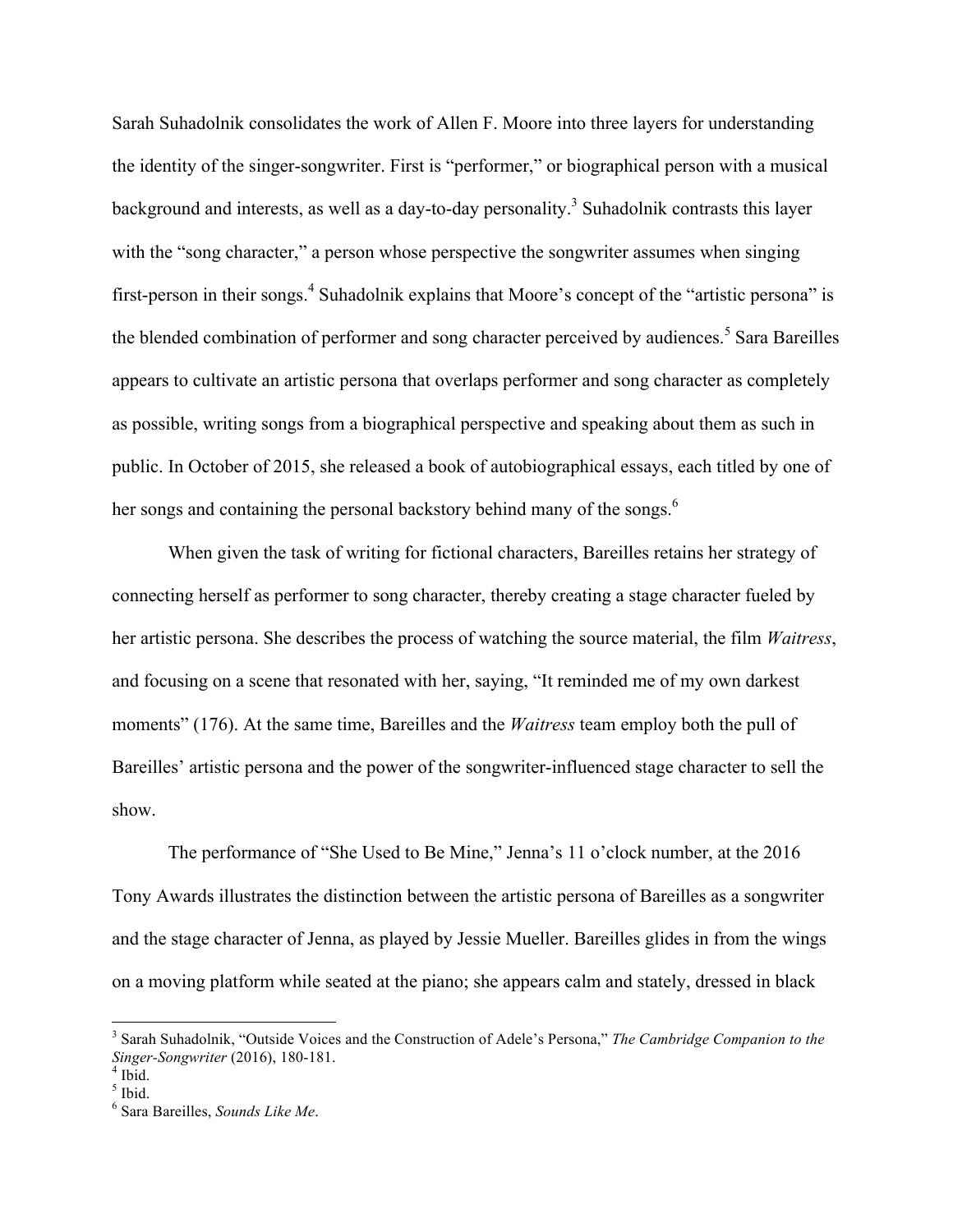with long sparkly earrings. Her gaze rests on the keys she plays, and she sometimes closes her eyes. At moments, she opens them to tilt her head out to the audience as she confesses, "most days, I don't recognize me," turning back to the piano as she finishes the thought to herself. A small headshake accompanies the words, "she is hard on herself," followed by a direct plea to the audience as Bareilles insists, "she is broken and won't ask for help." Her choices on registration are patient, measured, and microphone-conscious, word painting "she is lonely" with a gentle falsetto and tilting her head back as her full voice rings out on "most of the time."<sup>7</sup> Nothing sounds pushed or forced; she is in control of the tempo, followed only by a solo cello line. The performance is honest and direct, but contained behind the instrument and the expectations of an audience she engages with directly. The words are being related, not lived.

At the close of the first refrain, the lights go down on Bareilles as she continues to play, and come up to reveal Mueller dressed as Jenna. The instrumentation fills out, supporting the transition to another kind of world; rather than the piano-driven opening that Bareilles controlled, Mueller's Jenna is swept up in a drumkit, synth organ, and electric guitar, none of which she interacts with physically. When facing the audience, her eyes remain lifted above their heads. Her voice scrapes over the words, drawing attention to the body from which they came, rasping the word "bruised," snarling "gets used." Every note seems to cost her as she stumbles forward with the music. She draws attention to the effort her singing takes only when it serves the lyric, seeming to follow the notes down with her head as she riffs on the word "gone" but turning the gesture into a near collapse of desperate fury, straightening up to claim, "mine."<sup>8</sup> On the final "mine," however, the vocal shift is not indicated at all as her voice breaks from belt to a gentle head voice. Her facial expression reveals only Jenna's shifting emotions, post-catharsis, that

<sup>&</sup>lt;sup>7</sup> Waitress 2016 Tony Performance of She Used to Be Mine, https://www.youtube.com/watch?v=Erjdq6wwRuU, (accessed December  $4<sup>th</sup>$ , 2017).

**Ibid.**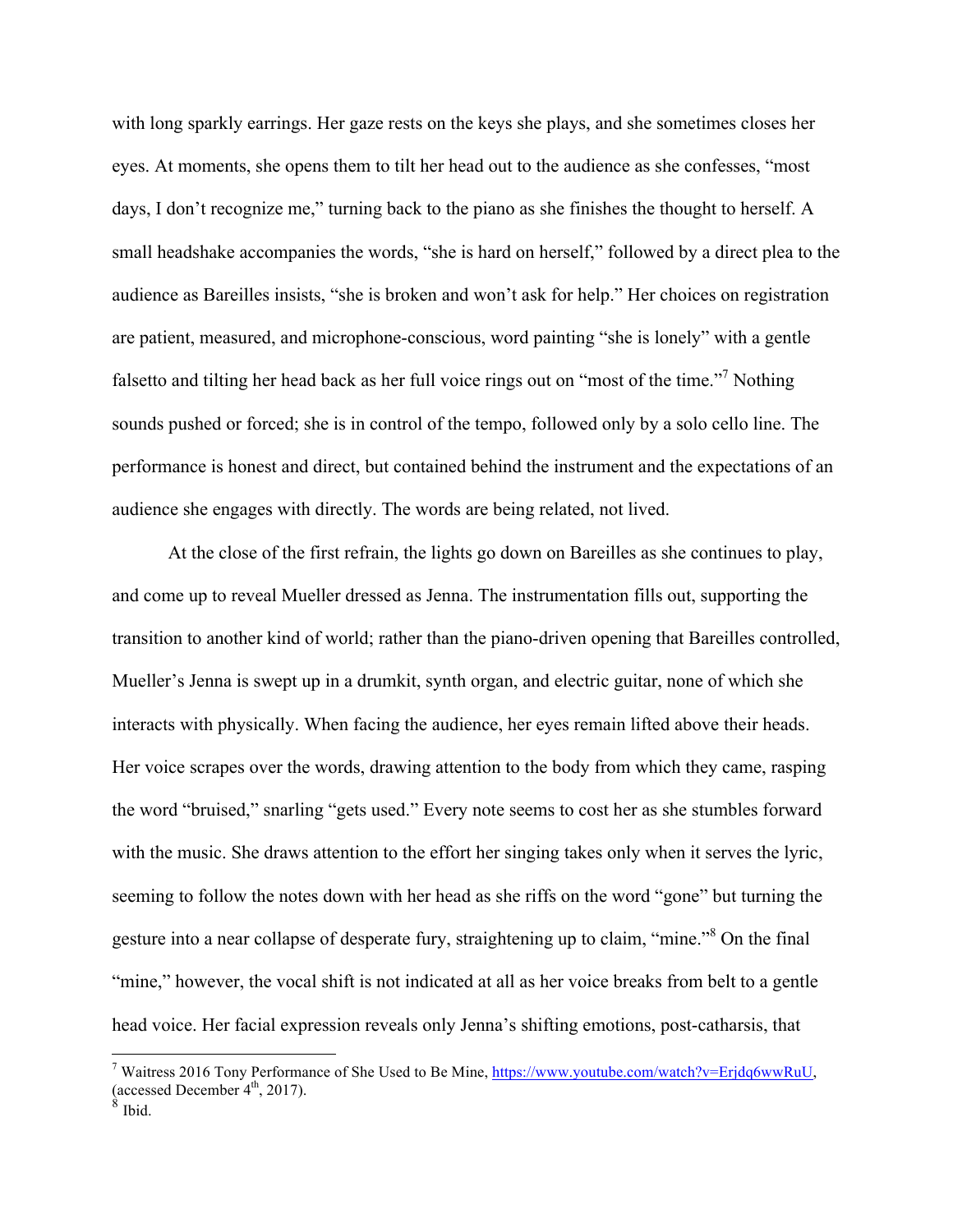allow the music to recede. This illusion of conjuring the musical changes from the character's thoughts in the moment sets stage character apart from song character. The audience observes Jenna living these words, rather than being invited to relate to them by a song character.

At the same time, the choice to present both Bareilles and Mueller as the representative for *Waitress* at the Tony's speaks to the conscious maintenance of Bareilles' solo career for both the promotion of the show and the development of Jenna. Composers generally do not perform at the Tonys, so to center Bareilles and her performance abilities is to continue to reinforce her artistic persona as the essence of the show. The transition from Bareilles to Mueller is made seamless by Bareilles continuing to play the piano. *Waitress* wants audiences to know that this is Bareilles' show, creating an expectation that viewers will be experiencing *her*, not just her music, by coming to see *Waitress*. During the show itself, the stage design reinforces the immediacy of the singer-songwriter by having a small band with a woman at the piano glide into the diner from stage left as Bareilles did at the Tonys. Pies and coffee cups rest on the piano, blending the worlds together. Bareilles' recorded voice sings the prologue: "sugar, butter flour."9 On the track commentary for Bareilles' album *What's Inside: Songs from Waitress,* she said that she wanted the opening song that follows to sound "like a Sara Bareilles song, but also was just setting the scene for being inside Joe's Pie Diner."<sup>10</sup> Bareilles recognizes the dual roles of her artistic persona and her work as a composer in realizing and validating her success as a musical theater composer.

*Waitress*' integration of Jenna's stage character and Bareilles' song character is also visible in the creative team's articulation of their goals in casting Jenna. Casting director Bernie

<sup>&</sup>lt;sup>9</sup> Waitress featuring Jessie Mueller https://www.youtube.com/watch?v=Ip6ET5FEnQU, (accessed December 14<sup>th</sup>) 2017).

<sup>10</sup> Sara Bareilles, *What's Inside: Songs From Waitress Commentary,* "About Opening Up-Commentary," Epic Records (accessed via Spotify December 14<sup>th</sup> 2017).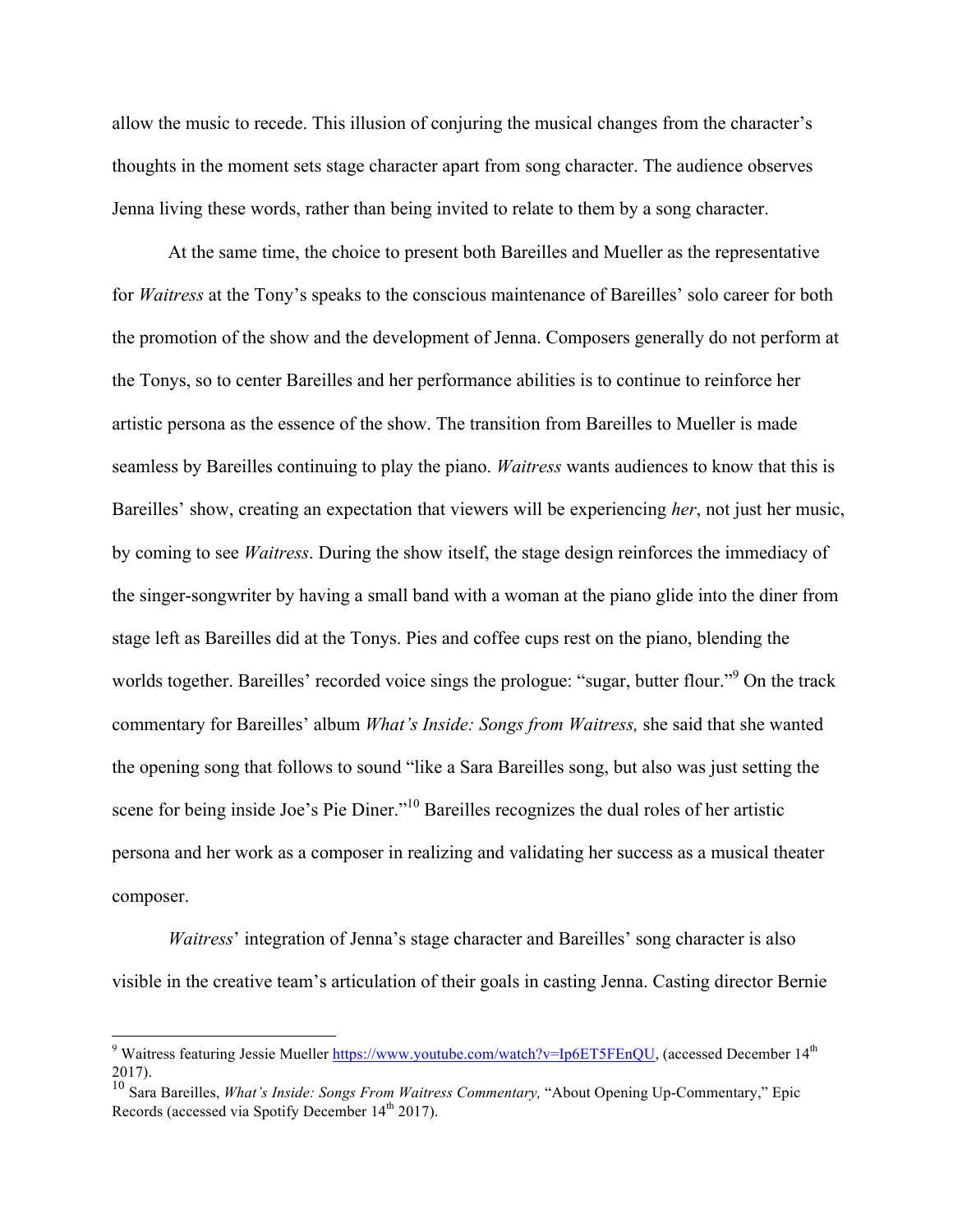Telsey told Playbill that Jenna is "so specific to Sara's kind of voice that it needs someone who can break away from that normal musical theatre sound […] a little bit of that pop sound […] folk sound—a unique sound."<sup>11</sup> The idea of a Broadway character with a "unique" sound demonstrates the suitability of the individuality that defines singer-songwriters to a theatrical context. Director Diane Paulus went further in tying this individuality to Bareilles' work, adding that Jessie Mueller was the right choice for Jenna because she "navigates Sara's music like it was made for her."<sup>12</sup> And Bareilles herself describes the personal stake she felt in the "scary" task of "handing [Jenna] over to someone else," calling Jenna her "talisman for renewal" (178). The idea that Jenna's character was a place for Bareilles to "renew" herself speaks to the investment of her own personality in bringing Jenna to life.

The link between Jenna and Bareilles became even more explicit when Bareilles took over from Mueller in March of 2017 for a ten-week run. Bareilles is not the first composer to star in their own Broadway show, the most notable recent example being Lin-Manuel Miranda's origination of the characters Usnavi in *In the Heights* and Alexander Hamilton in *Hamilton.* She is also part of a recent trend in non-Broadway celebrities and pop stars starring in shows, including Panic! at the Disco front-man Brendon Urie in *Kinky Boots!*, movie star Daniel Radcliffe in *How to Succeed in Business Without Really Trying*, and many others.<sup>13</sup> But unlike in the case of Miranda's musicals, the starring role in *Waitress* was originated by another actor, demonstrating that Bareilles' writing ability is not reliant on her own powerful singing voice. To further protect the integrity of her success as she joined the cast, Bareilles was careful to say in

<sup>&</sup>lt;sup>11</sup> Diep Tran, "Why Casting Sara Bareilles in *Waitress* was a No-Brainer," *Playbill*, (March 18<sup>th</sup> 2017) http://www.playbill.com/article/why-casting-sara-bareilles-in-waitress-was-a-no-brainer (accessed December 9th  $2017$ ).

<sup>&</sup>lt;sup>12</sup> Mervyn Rothstein, "How Jessie Mueller Became Sara Bareilles' "Soul Mate" on Waitress," *Playbill*, (August 3<sup>rd</sup>) 2015) http://www.playbill.com/news/article/how-jessie-mueller-became-sara-bareilles-soul-mate-on-waitress (accessed December 9th 2017).

<sup>&</sup>lt;sup>13</sup> Katie Gainer, "Has Broadway Become Reliant on Celebrity Draw at the Box Office?", *Ticket News* (November 9<sup>th</sup>) 2017) https://www.ticketnews.com/2017/11/broadway-sales-reliant-celebrity/ (accessed December 14th 2017).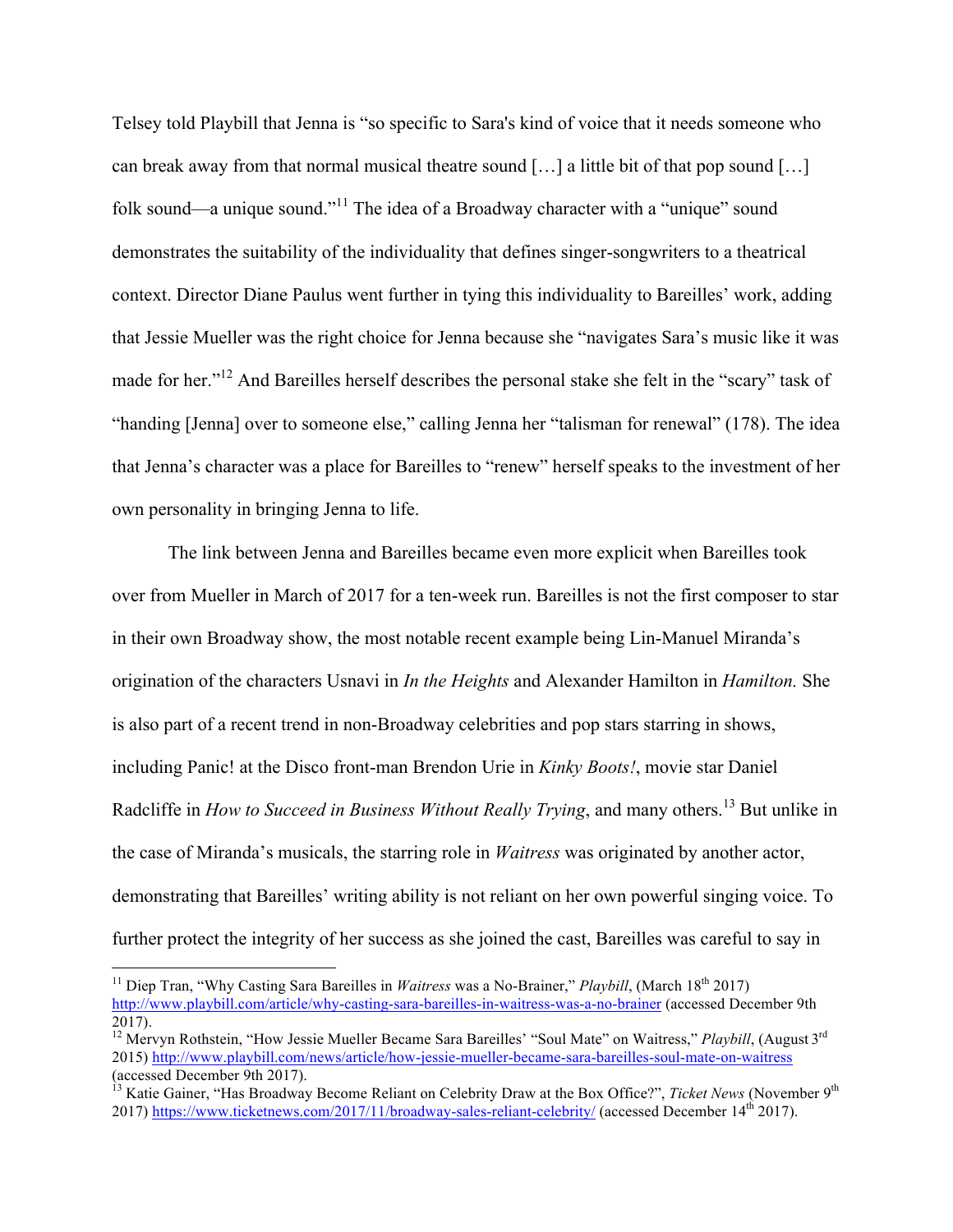interviews that she joined a "healthy show" where "we're not doing everything we can to keep the doors open," perhaps in response to an image of other musicals bringing in famous crossover artists out of necessity.14

If her casting was not necessitated by economic reasons, the justifications for casting Bareilles as an inexperienced actor become evidence for the further linking of the singersongwriter skillset to the musical theater stage. Bareilles' castmates and director Paulus emphasized Bareilles' transferrable qualities of storytelling as a singer-songwriter to working as a Broadway actor. Actor Will Swenson explained to Billboard, "She puts her heart out there and writes raw, emotional songs, and that's the goal of a musical theater song as well."<sup>15</sup> Actor Chris Diamantopoulous added, "I don't think you can be that gifted of a poet and storyteller and not be able to tap into what it takes to act."<sup>16</sup>

The transferability that allowed Bareilles as a songwriter to make the transition to acting also works the other way for her, as a composer creating a piece of theater out of the pop songwriter's musical vernacular. In addition to the "storytelling" in a singer-songwriter's lyrics, the flexible musical language of pop adds a unique element to the stage. The singer-songwriter and popular music culture prizes individuality and imagination, artists "covering" other artists and even reinventing their own songs in each performance. Bareilles has demonstrated this sense of freedom in her own career. Her song "Come Round Soon" was released in 2007 on *Little Voice*, her first major label album, but a live performance was also released on the 2013 album *Brave Enough: Live at the Variety Playhouse.* The first one has a driving drum groove, cello, and

<sup>&</sup>lt;sup>14</sup> Joe Lynch, "Sara Bareilles Shares 'Waitress' Acting Jitters and Joys, Talks Whether She'll Do Broadway Again" *Billboard*, (April 5<sup>th</sup> 2017) https://www.billboard.com/articles/news/broadway/7751429/sara-bareilles-waitressbroadway-interview-debut (accessed December 9th 2017).<br><sup>15</sup> Ibid.<br><sup>16</sup> Ibid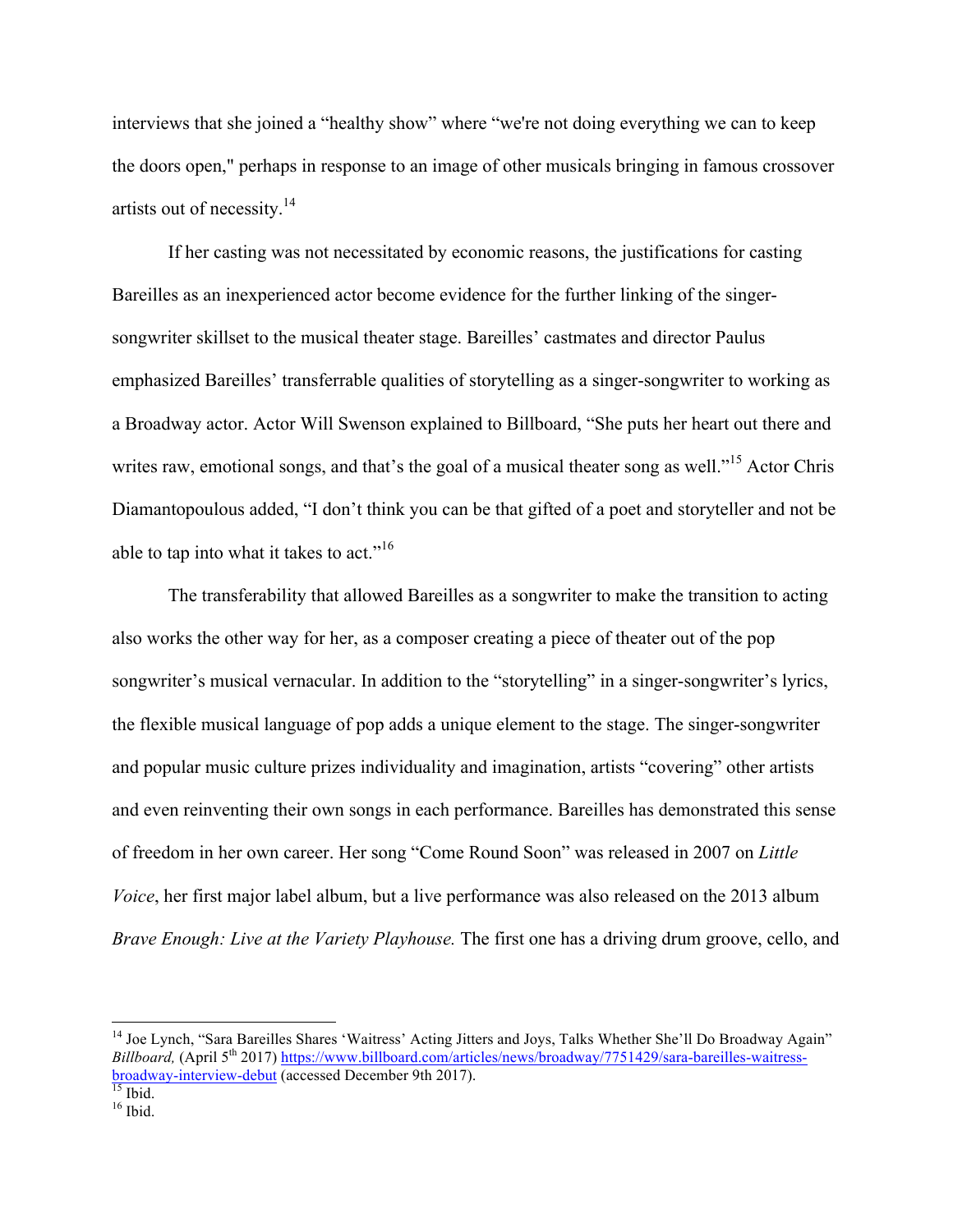piano accompaniment.<sup>17</sup> The second is much slower, just Bareilles and her electric guitar, with many melismas and melodic alterations to the original.<sup>18</sup> For example, the second verse in the *Little Voice* version uses the first through sixth scale degrees in a single octave. The *Brave Enough* version expands this to an octave and a half of melodic content. In the context of this mood-serving melodic experimentation modeled by Bareilles, actors have made subtle but no less significant transformations to the melody of "She Used to Be Mine."

The musical tradition of the singer-songwriter finds a particularly strong theatrical utility in the vocal ornamentations, inflections, and liberties taken with the melody of "She Used to Be Mine." While different actors have made different choices with the song, examining the performances of the song across the work of a single actor, originator Jessie Mueller, reveals the potential of the singer-songwriter vernacular to enhance the dramatic action of a piece.

Jessie Mueller's choices on how long to hold a note before moving down, where to add a vocal riff, where to stretch or accelerate the rhythm, have changed from performance to performance. In traditional musical theater, actors work to solidify the choices made by the composer on the page, or to execute their personal renditions faithfully and reliably night after night. The freedom that the pop musical tradition gives the actor, however, is a useful tool for another goal of the American theater; to present the same story as if it were happening anew each night. Influential playwright and actor William Gillette called this idea "the illusion of the first time," using it to pioneer a new sense of realism in theater in the late  $19<sup>th</sup>$  and early  $20<sup>th</sup>$ centuries.<sup>19</sup> By singing "She Used to Be Mine" as a pop singer/songwriter would, Jessie Mueller is able to access a new level of authenticity as an actress by "discovering" in the moment new

<sup>&</sup>lt;sup>17</sup> Sara Bareilles, "Come Round Soon," *Little Voice*, Epic Records, 2007.<br><sup>18</sup> Sara Bareilles, "Come Round Soon," *Brave Enough: Live at the Variety Playhouse*, Epic Records, 2013.<br><sup>19</sup> William Gillette: A Connecticut Y Sciences. 1985. https://search.alexanderstreet.com/view/work/bibliographic\_entity%7Cvideo\_work%7C657689. (accessed December  $14<sup>th</sup>$ , 2017).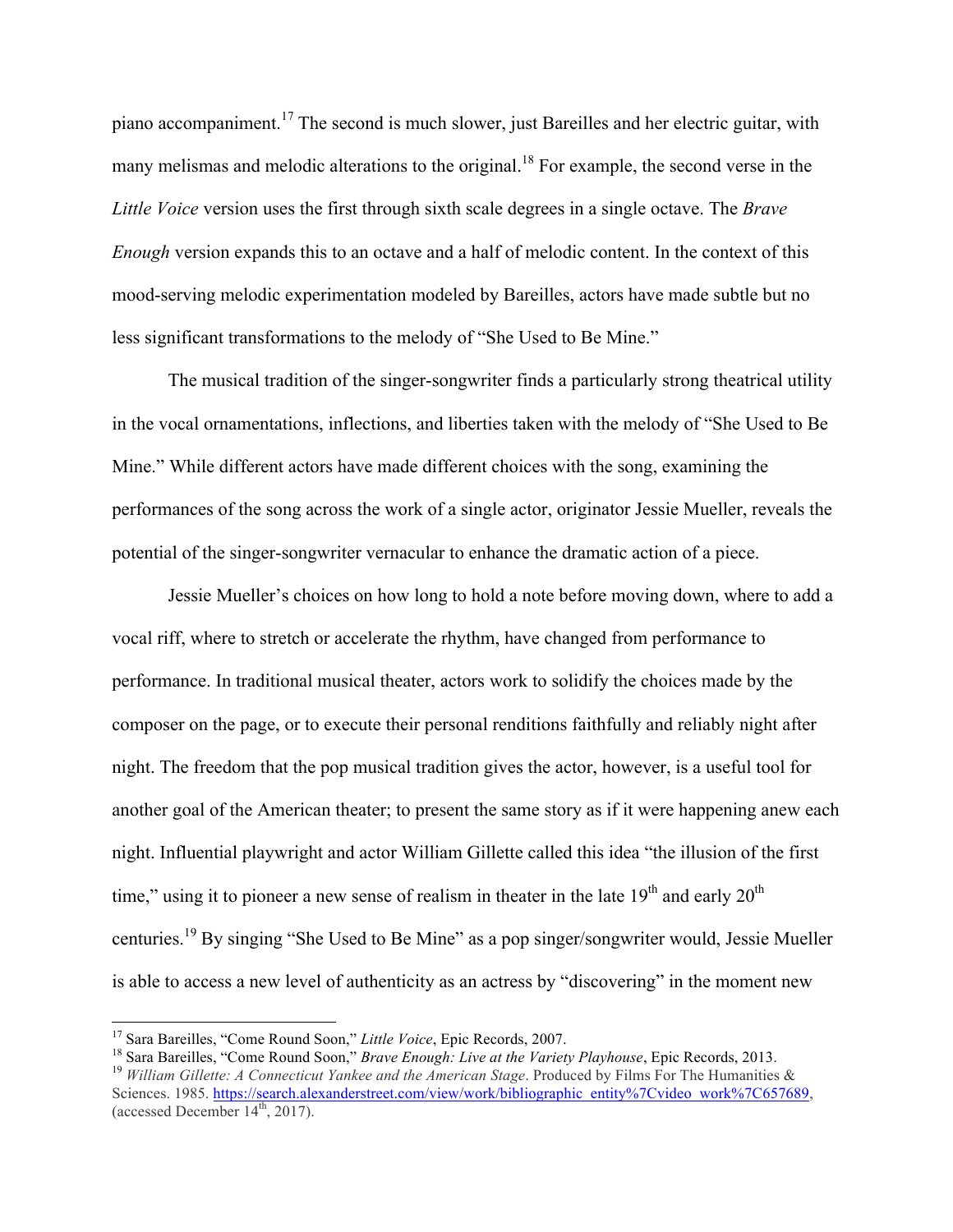musical emphases for the same song, choices born out of the present moment rather than rehearsed to perfection.<sup>20</sup>

Mueller's November  $24<sup>th</sup>$ , 2016 performance draws particular attention to the line, "bring back the fire in her eyes." On this night, the "in her eyes" melody is altered, going back up to the fourth scale degree rather than settling down onto the tonic scale degree, adding an inflection of hope, keeping the possibility of this previous girl alive. In her final performance on March  $26<sup>th</sup>$ 2017, this alteration is not present. But as she sings the first climactic "mine," she waits on the second scale degree for longer than what is usually just an approach from below up to the third. By turning "mine" into a two-syllable word with a stress on the beginning, she makes the word a statement unto itself. "Mi-ine"—not yours, is the implication. She drives this in a few moments later by two sharp jabs up at the fourth before returning to the scored note, cutting off any arguments that try to top her note and redirecting back to her statement without breaking for air.<sup>21</sup> With the freedom of this genre, Mueller finds musical flexibility to match the flexibility in acting that gives her performance its power.

The pop-songwriter musical affinity for supporting the "illusion" of theatrical authenticity is rooted in the genre's own relationship with authenticity, as defined by Allen F. Moore. Moore describes first-person authenticity as performance that authenticates the persona of the performer, conveying to the audience that the music is representative of the performer's personal history. Second-person authenticity is achieved when the music convinces listeners that their own histories are being expressed. Third-person authenticity occurs in the successfully genuine performance of someone else's musical aesthetic.<sup>22</sup> University of Huddersfield Professor

<sup>&</sup>lt;sup>20</sup>Clips of Jessie Mueller singing the climax of "She Used to Be Mine" at several different performances https://www.youtube.com/watch?v=ut0JucfF7ko, (accessed December 4<sup>th</sup>, 2017).<br><sup>21</sup> Ibid. 22 Allan F. Moore. *Song Means : Analysing and Interpreting Recorded Popular Song*. Farnham: Ashgate Publishing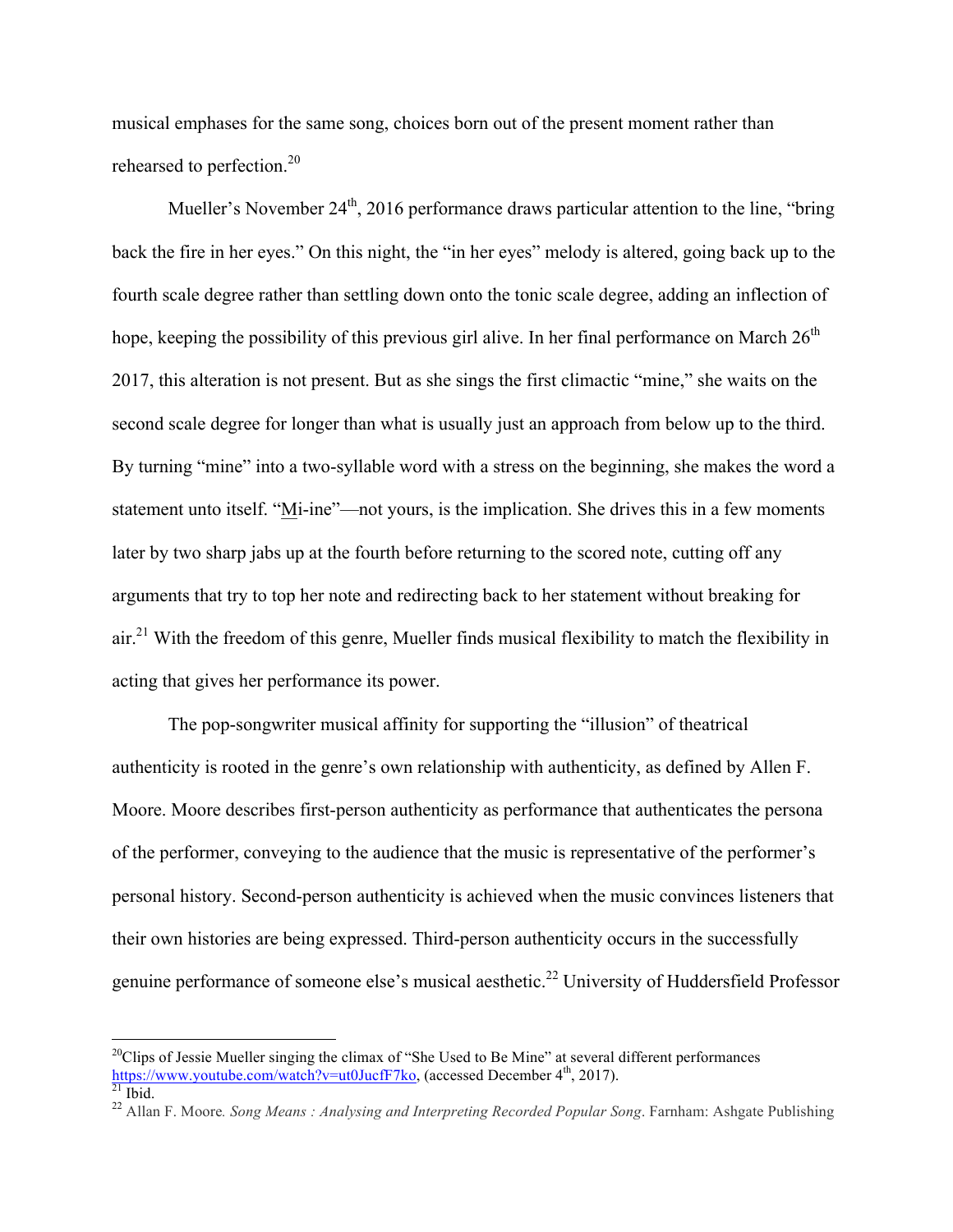Rupert Till explains that singer-songwriters are uniquely positioned in popular music to achieve all three kinds of authenticity<sup>23</sup> The second two forms of authenticity are clearly present in musical theater as well. Second-person authenticity is why people go to the theater. And thirdperson authenticity is what allows audiences to transfer music they know to originate from a separate voice into the genuine first-person of the characters before them. As a piece of musical theater written by a singer-songwriter, *Waitress* comes at all three versions of musical authenticity from two layers.

Authenticity becomes a particularly relevant characteristic to cultivate in both songwriting and theater when considering that the subjects being represented in both channels of Bareilles' work are women. Playwright and director Grace Barnes notes that while heterosexual men are in the minority as part of a Broadway audience, characterizations of women that satisfy the straight male gaze are the norm in musical theater, sexualizing women in moments of distress, and creating female ensembles that conform to artificialized standards of beauty.<sup>24</sup> The image of Jenna at her most musically powerful and theatrically vulnerable is one that forges an alternate path from the pattern Barnes observes. Jenna sings "She Used to Be Mine" extremely pregnant and clothed. Her movements are jerky and ungraceful. The Tony performance reveals the rawness available in the music, as Jenna howls the word "mine"

Bareilles' account of her experience writing "She Used to Be Mine" continues to strengthen the link between a song character steeped in first person authenticity and the stage character of Jenna. She writes that upon encountering the character of Jenna, "her story felt personal to me… waking up one day, looking around, and not recognizing your own self,

Ltd, (2012), 269. (Accessed December 11, 2017. ProQuest Ebook Central).

<sup>&</sup>lt;sup>23</sup> Rupert Till, "Singer-songwriter, Authenticity, the unconscious and emotions," *The Cambridge Companion to the Singer-Songwriter* (2016), 296.

<sup>&</sup>lt;sup>24</sup> Grace Barnes, *Her Turn on Stage* (Jefferson, NC, McFarland & Company, Inc., 2015). 89-90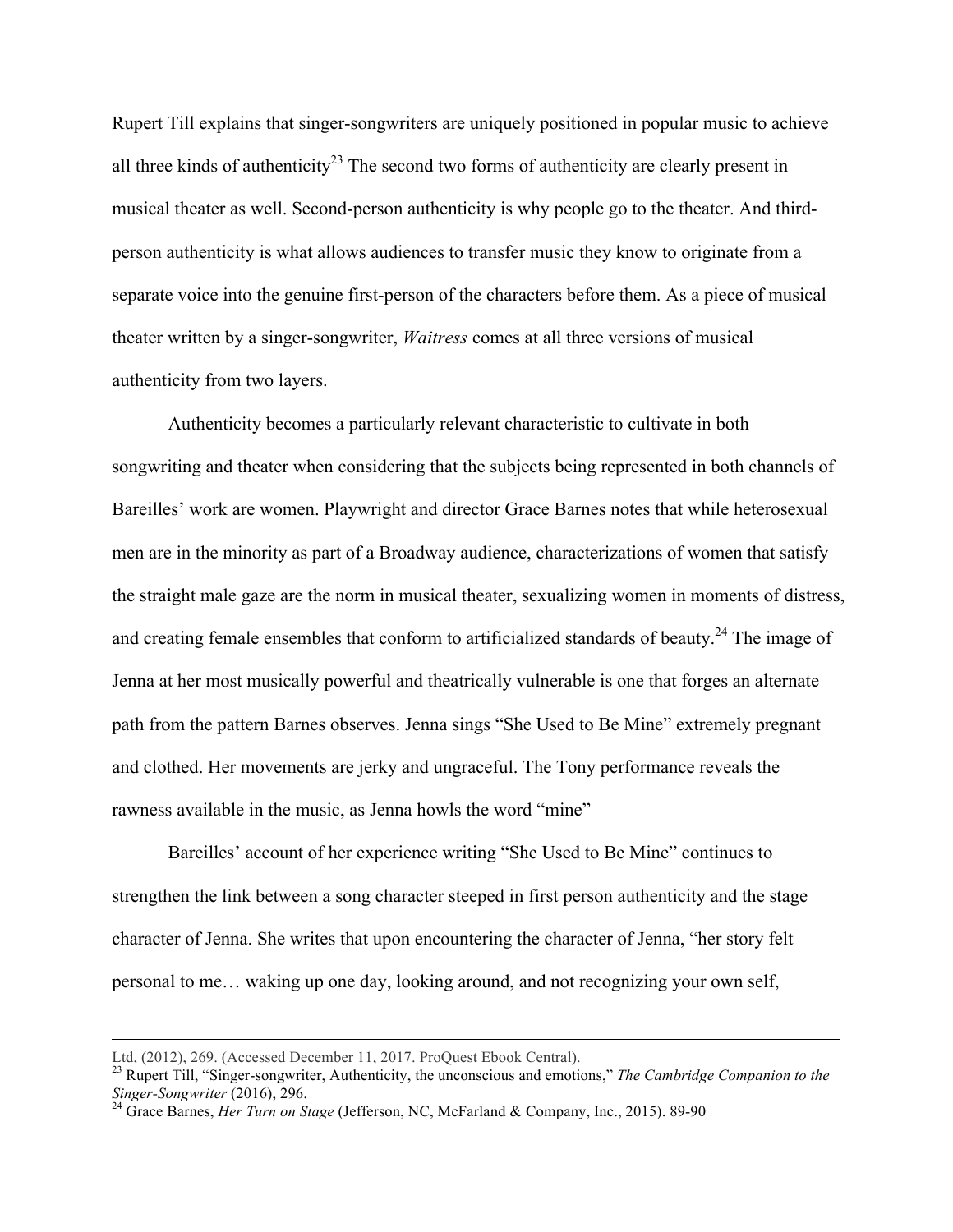because you have given too much of that away"<sup>25</sup> She goes into more technical detail about how she constructed the musical material, describing form, tone, and the significance of vocal registration. But the concluding remarks on her compositional choices depict her own emotional connection with the material: "I cried when I wrote it. I still cry when I hear it. It's my song too" (176). Her choice to emphasize emotion as part of her authenticity is significant to her status as a female singer-songwriter, as will be discussed below.

Bareilles outlines more specifically the second-person authenticity she strives for in her *What's Inside: Songs from Waitress* track commentary on "She Used to Be Mine." After explaining how the song was her "portal" into the rest of the show, she says, "I think that that's something that people can really relate to is that…we can, lots of times…look up at our lives and wonder, whose life is this?"<sup>26</sup> By commenting on first her own relationship with the character and then the ways in which "people can really relate" to the song, she continues to build the relationships of authenticity that Moore has outlined as the domain of the singer-songwriter.

Bareilles' emphasis on emotion as she conjures first-person authenticity in her essay raises the relationship of authenticity to the female artistic voice. York University Lecturer Jennifer Taylor explains that the singer-songwriter was a successful route for achieving female visibility in music because the self-reflective, "self-accompanied female musician with an acoustic instrument…does not challenge traditional representations of femininity informed by white, middle-class respectability."<sup>27</sup> The fact that the singer-songwriter does not pose an immediate threat to traditional gender roles actually made it an empowering site for the female voice. University of Southampton PhD researcher Sarah Boak describes how female singer-

 <sup>25</sup>Sara Bareilles, *Sounds Like Me*, 174-176.

<sup>26</sup> Sara Bareilles, *What's Inside: Songs From Waitress Commentary,* "About She Used to Be Mine-Commentary," Epic Records (accessed via Spotify December 14<sup>th</sup> 2017).<br><sup>27</sup> Jennifer Taylor, "Gender, Genre, and Diversity at Lilith Fair," *The Cambridge Companion to the Singer-*

*Songwriter* (2016), 219.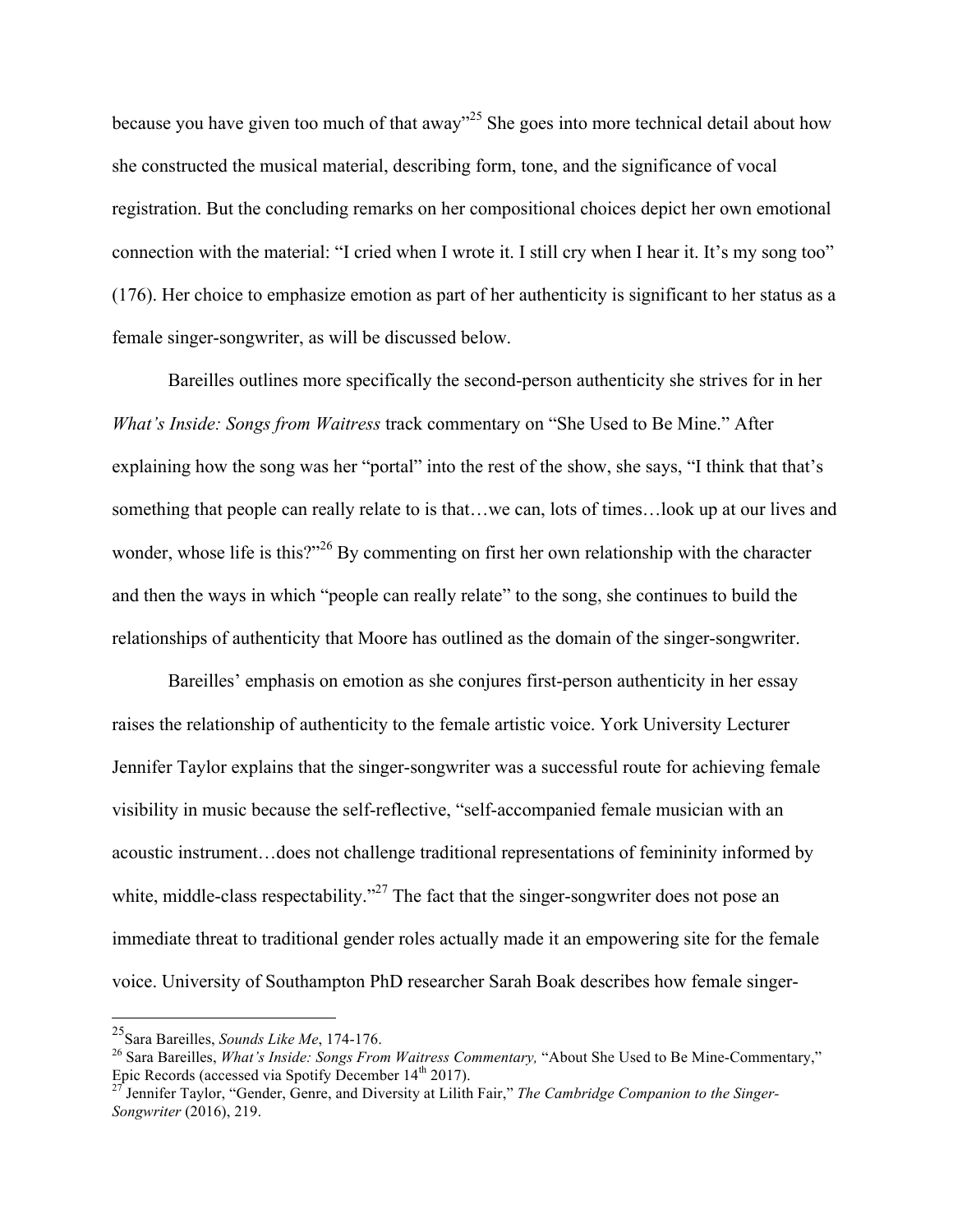songwriters in the 1990s had "a high level of agency" in writing and performing their own music and speaking about their own lives, which they used as a platform for discussing their experiences and challenges of living in a female body.<sup>28</sup>

Bareilles does not challenge the personal connection to her compositional work, reinforcing the bounds of femininity that have allowed women their prominence in the singersongwriter genre. Her self-reflection on the score further emphasizes the importance of her personal emotional journey through the act of composition. Bareilles writes, "I dug deeper and deeper and poured so much of myself into the score that I know even though it won't be perfect by any stretch of the imagination, there is nothing in there that doesn't have a ton of heart" (178). This focus on emotional process and self-deprecation speaks to what is both conforming and empowering about the singer-songwriter as the avenue for female composing opportunities. On the one hand, framing women's talent for composition as writing about themselves, the "introspection" that Taylor describes, feels limiting. On the other hand, the opportunity for women to see themselves complexly represented, because their character is born of a real, complex woman composer's experience, does so much for opening up what women see of themselves onstage<sup>29</sup>—and in turn, what they believe of themselves when they leave the theater. Beyond that, Bareilles uses the same strategy as the songwriters Boak discusses, of using a societally permissible vehicle to speak against the gendered restrictions she faces in the world.

Whatever the limitations of the songwriter that made it an acceptable medium for telling this story, it nevertheless meant that Bareilles made the perhaps semantic but incredibly significant transition from "songwriter" to "composer." As Bareilles gained composer and Broadway status, the power of telling women's stories spoke in the language of money. When

 <sup>28</sup> Sarah Boak, "The Female Singer-songwriter in the 1990s," *The Cambridge Companion to the Singer-Songwriter*  (2016), 257.

 $^{29}$  Barnes, 107.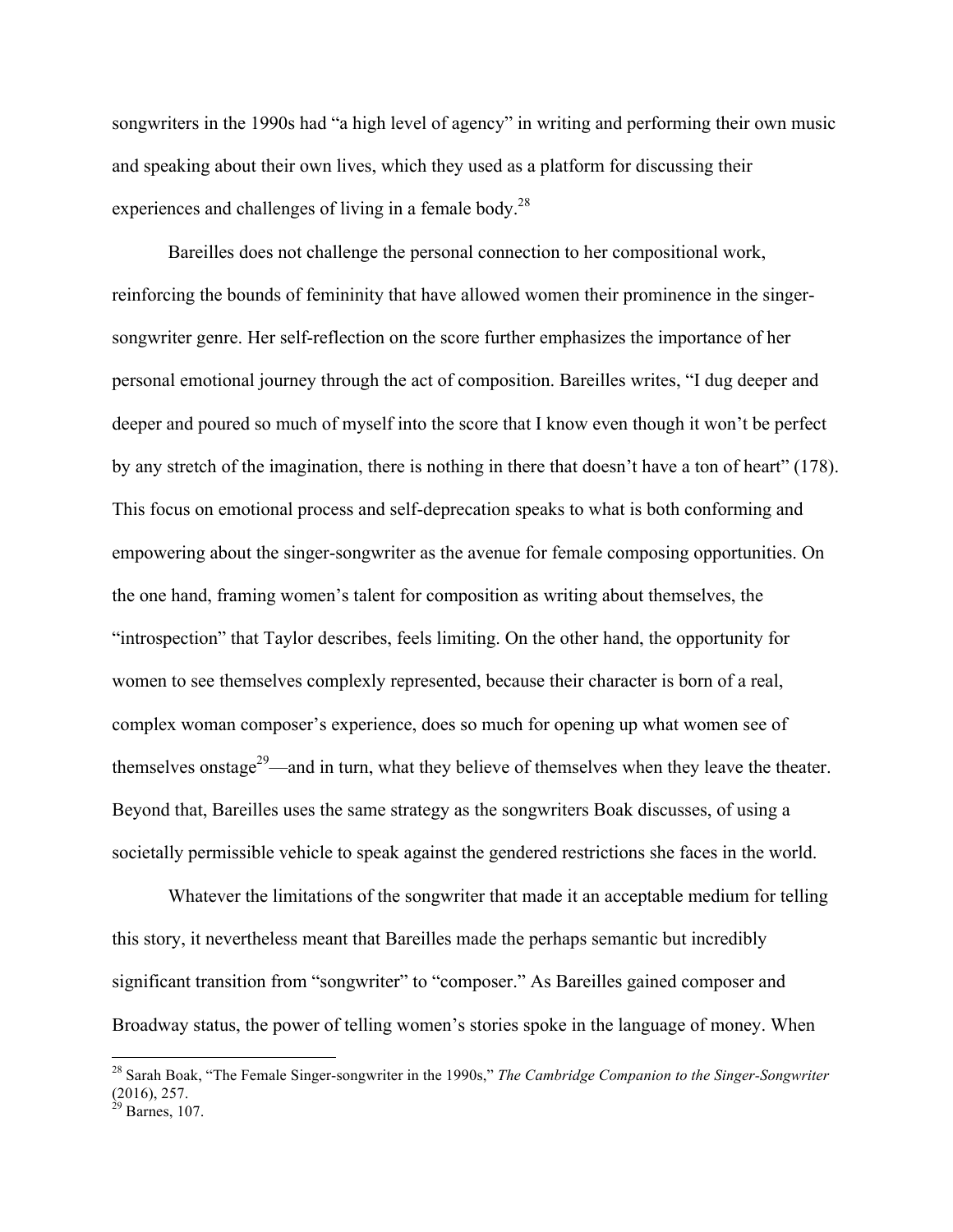the show became profitable in January 2017, Forbes noted the difficulty of achieving this milestone, and the speed with which it was reached.<sup>30</sup> Sara's personal opening night in the role of Jenna grossed \$180,000, breaking the Brook Atkinson Theatre's record for a single performance.<sup>31</sup> She kept up this success throughout the first week, creating a house record by grossing over 1.2 million dollars.<sup>32</sup> While *Waitress* may have been a "healthy show" before Bareilles joined, there is no denying the economic boost she gave by taking over the title character.

Throughout *Waitress*'s formation, Bareilles used her own brand as a solo artist to promote the show. A month and a half after *Waitress* began its run at the ART, Bareilles released *Sounds Like Me*, which includes a chapter titled "She Used to Be Mine," where she details her personal experience and emotions with the process of writing the musical. A month after the release of the book, Bareilles released *What's Inside*, a concept album where she sings the majority of the songs from the musical solo, inviting singer-songwriter Jason Mraz to join her for two duets. She also released audio commentary introducing each chapter of her book. In this way, Bareilles never separated herself as a solo artist, with the authenticity she cultivated as a songwriter, from the merits of her work as a composer.

This economic and professional success is particularly notable in that it was built on the career of a woman who has made her name by writing honestly about her life, and often about her experiences as a woman. In "Fairytale," she paints an alternate picture of classic fairytale princesses, disgruntled with their lot in life, bringing her own voice to the story as she sings,

 <sup>30</sup> Lee Seymour, "Sara Bareilles proves Broadway Cred as 'Waitress' Recoups \$12M Investment," *Forbes* (January 26<sup>th</sup> 2017) https://www.forbes.com/sites/leeseymour/2017/01/26/sara-bareilles-proves-broadway-cred-as-waitress-<br>recoups-12m-investment/#607d82352562 (accessed December 9<sup>th</sup>, 2017).

 $\frac{31}{31}$  Joe Lynch, "Sara Bareilles Shares 'Waitress' Acting Jitters and Joys, Talks Whether She'll Do Broadway Again"<br><sup>32</sup> Paul Sheehan, "Sara Bareilles Breaks Broadway Records in 'Waitress' Singing her Tony-nominated

*Gold Derby*, (April 12<sup>th</sup> 2017) http://www.goldderby.com/article/2017/sara-bareilles-breaks-broadway-records-inwaitress-singing-her-tony-nominated-songs/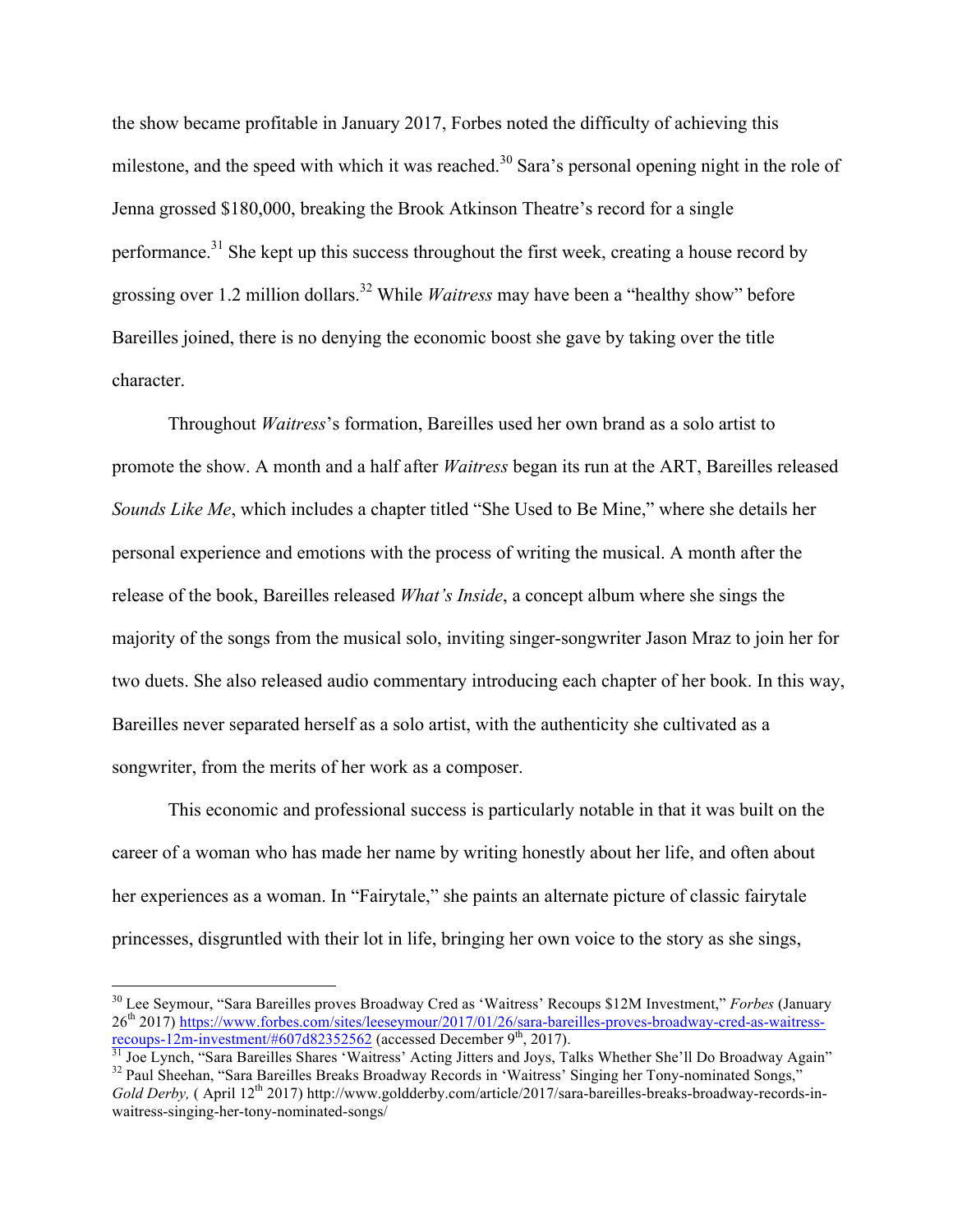"Once upon a time in a faraway kingdom/Man made up a story said that I should believe him."<sup>33</sup> In "Beautiful Girl," she writes a letter to herself about her issues with body image.<sup>34</sup> In "City," she even comments on the role of female songwriter as an avenue for expression that cuts through gendered obstacles: "It's clear this conversation ain't doing a thing/cause these boys only listen to me when I sing/and I don't feel like singing tonight."<sup>35</sup> She expresses how her niche venue for being heard depends on staying within the singer-songwriter position in which she is allowed to speak. At the same time, Bareilles' agency in being heard through her singing and writing allows her to get those same "boys" to hear her critique of them through her songs but only when she "feel[s] like" it.

Bareilles' work on *Waitress* represents a unique achievement of agency in influencing the genre of musical theater to empower the female voice. She demonstrated the utility of the singersongwriter musical language for creating compelling theatrical moments by capitalizing on its penchant for creating character, authenticity and musical flexibility. This language is especially significant when used by a female composer, given that it is transposed from an arena that has allowed women to gain musical prominence and control over their expression. Furthermore, her own involvement in the economic and critical success of *Waitress* is a testament to the power she built and continues to possess as a female singer-songwriter, power that is drawn from acts of vulnerability. The feminine voice in music is successful, is innovative, is welcomed.

<sup>33</sup> Sara Bareilles, "Fairytale," https://www.azlyrics.com/lyrics/sarabareilles/fairytale.html. 34 Bareilles, *Sounds Like Me*, 73. <sup>35</sup> Sara Bareilles, "City," *Little Voice*, Epic Records, 2007.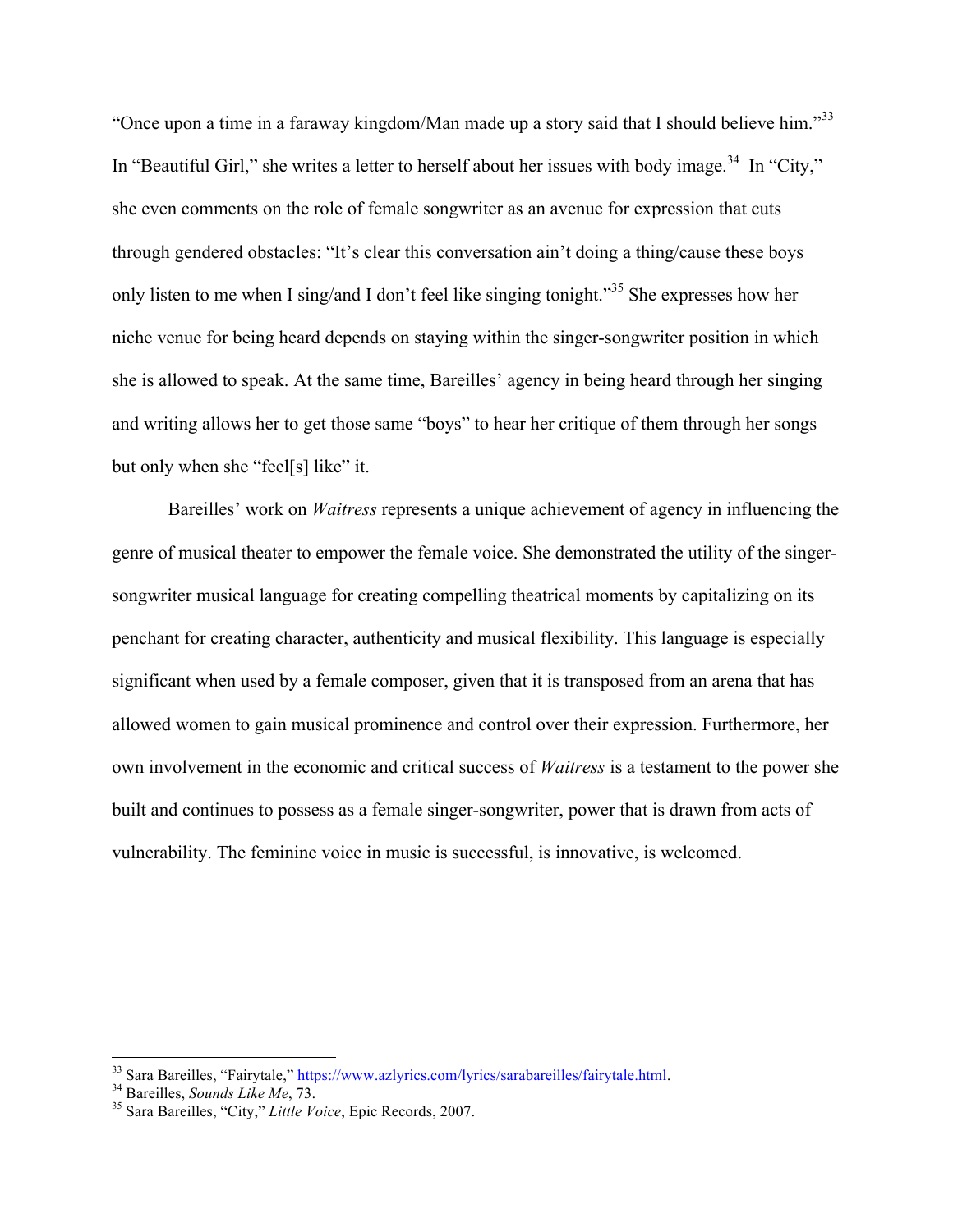## Bibliography

- Boak, Sarah. "The Female Singer-songwriter in the 1990s," *The Cambridge Companion to the Singer-Songwriter,* 2016.
- Bareilles, Sara. *Sounds Like Me* New York, Simon & Schuster, 2015.
- Bareilles, Sara. *What's Inside: Songs From Waitress Commentary,* Epic Records. Accessed via Spotify December  $14<sup>th</sup> 2017$ .

Bareilles, Sara. "Come Round Soon," *Little Voice*, Epic Records, 2007.

Bareilles, Sara. "Come Round Soon," *Brave Enough: Live at the Variety Playhouse*, Epic Records, 2013.

Bareilles, Sara. "City," *Little Voice*, Epic Records, 2007.

- Barnes, Grace. *Her Turn on Stage* Jefferson, NC, McFarland & Company, Inc., 2015. 89-90.
- Clips of Jessie Mueller singing the climax of "She Used to Be Mine" at several different performances https://www.youtube.com/watch?v=ut0JucfF7ko, (accessed December 4<sup>th</sup>, 2017).
- Gainer, Katie. "Has Broadway Become Reliant on Celebrity Draw at the Box Office?", *Ticket News*. November 9<sup>th</sup> 2017. https://www.ticketnews.com/2017/11/broadway-sales-reliantcelebrity/ Accessed December 14<sup>th</sup> 2017.
- Lynch, Joe. "Sara Bareilles Shares 'Waitress' Acting Jitters and Joys, Talks Whether She'll Do Broadway Again" *Billboard*, (April 5<sup>th</sup> 2017) https://www.billboard.com/articles/news/broadway/7751429/sara-bareilles-waitressbroadway-interview-debut (accessed December 9th 2017).
- Manly, Lorne. "Sara Bareilles Takes Her Slice of Broadway with 'Waitress,'" *New York Times,*  March 17<sup>th</sup>, 2016. https://mobile.nytimes.com/2016/03/20/theater/sara-bareilles-takes-herslice-of-broadway-with-waitress.html. Accessed December 9th 2017.
- Moore, Allan F*. Song Means : Analysing and Interpreting Recorded Popular Song*. Farnham: Ashgate Publishing Ltd, 2012. Accessed December 11, 2017. ProQuest Ebook Central.
- Rothstein, Mervyn . "How Jessie Mueller Became Sara Bareilles' "Soul Mate" on Waitress," *Playbill*, August 3rd 2015. http://www.playbill.com/news/article/how-jessie-mueller-becamesara-bareilles-soul-mate-on-waitress . Accessed December 9th 2017.
- Suhadolnik, Sarah. "Outside Voices and the Construction of Adele's Persona," *The Cambridge Companion to the Singer-Songwriter,* 2016.